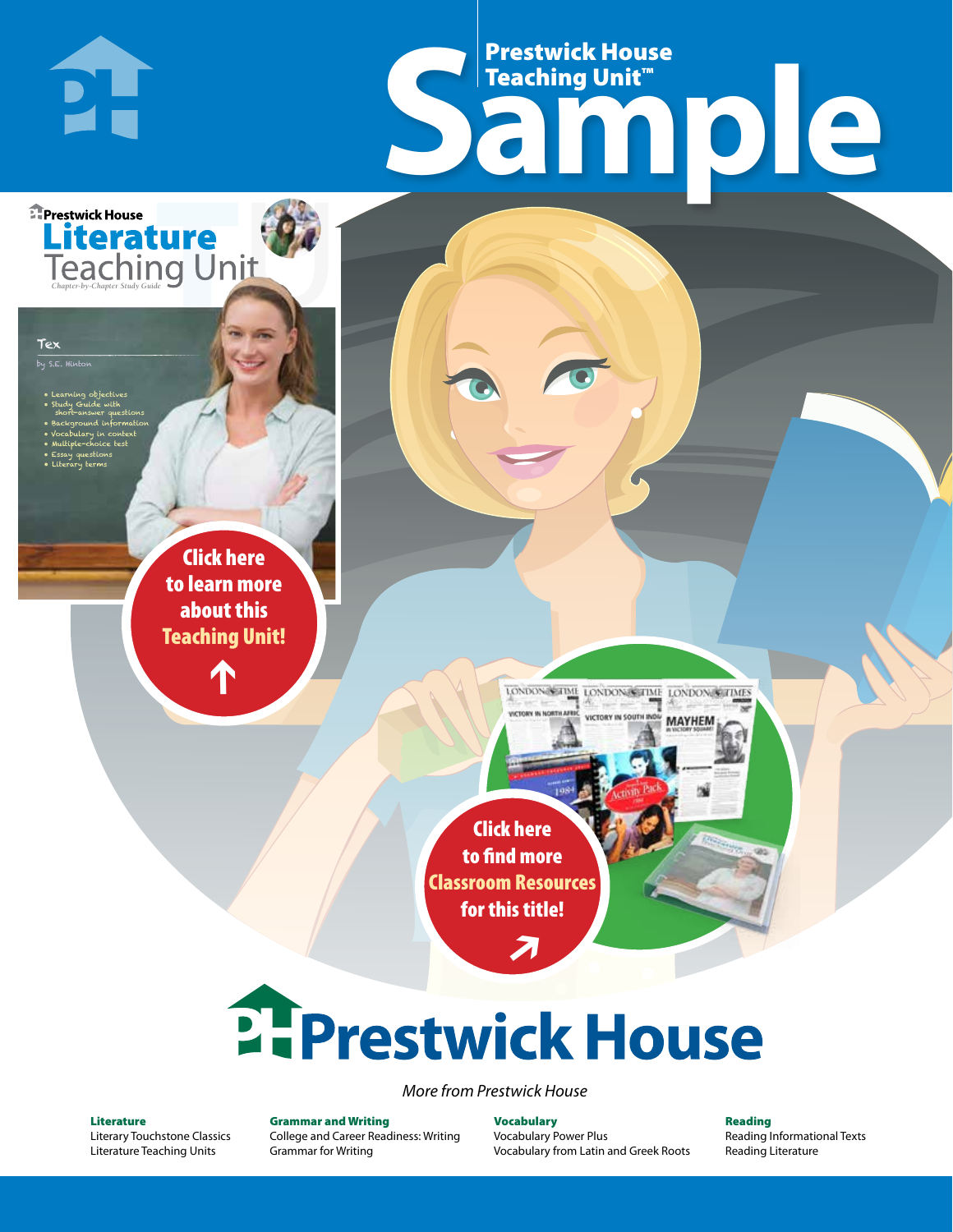



## **EFPrestwick House**

**P.O. Box 658, Clayton, DE 19938 www.prestwickhouse.com 800.932.4593**

**ISBN: 978-1-58049-239-3**

**Copyright ©2000 by Prestwick House Inc.**

**All rights reserved. No portion may be reproduced without permission in writing from the publisher.** 

**Item No: 301104**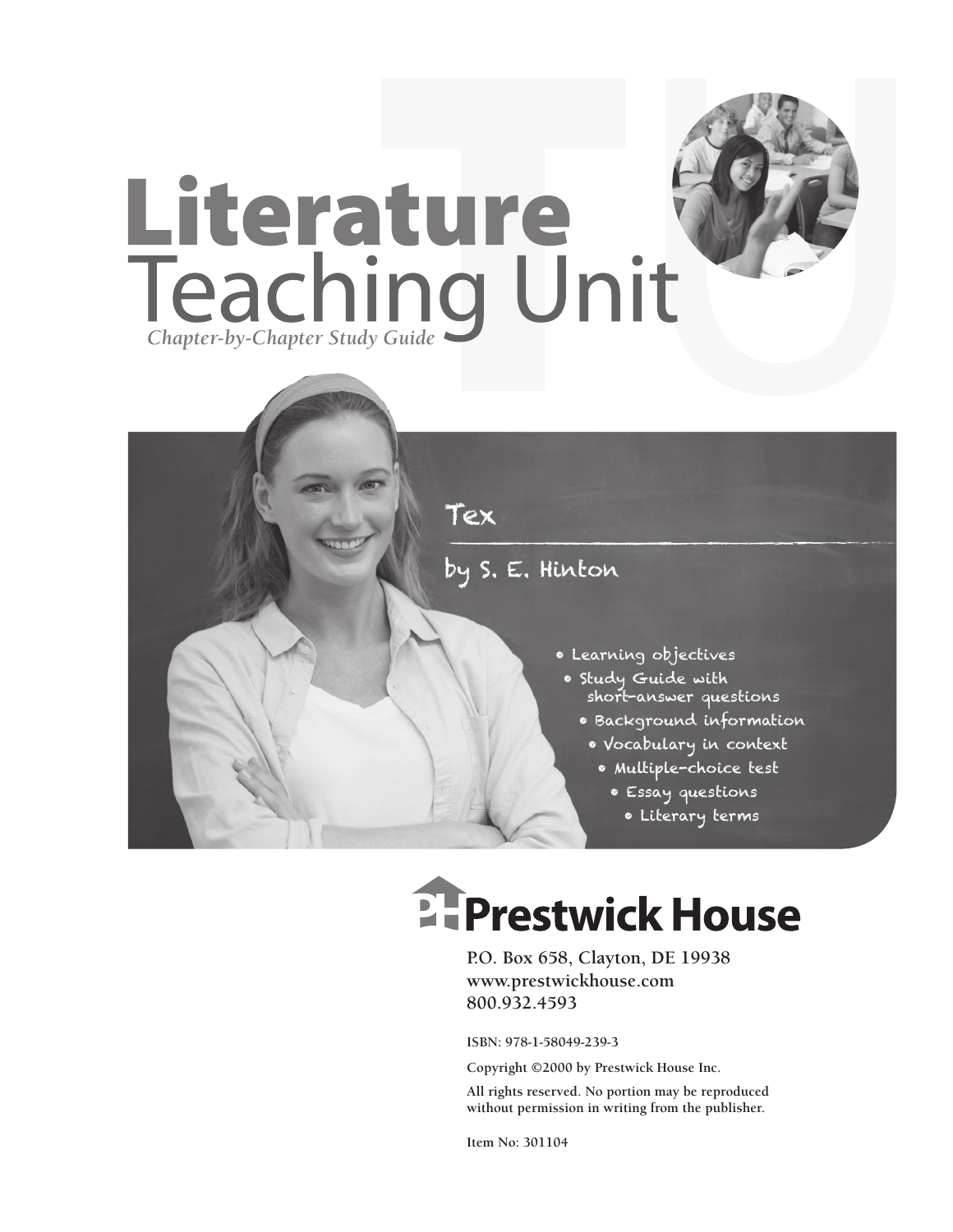$Tex$ 

#### **Objectives**

By the end of this unit, the student will be able to:

- 1. define literary terms associated with novels and be able to cite examples of each.
- 2. define important vocabulary words used in the novel and be able to use them correctly in context.
- 3. identify and trace the development of the main theme of *Tex*.
- 4. identify the point of view of the storyteller and discuss the author's use of this particular method.
- 5. pick out significant events, scenes, or speeches and explain their significance to the novel as a whole.
- 6. identify the important conflicts which lead (rising action) to the climax.
- 7. explain how the author resolves or does not resolve the various conflicts brought up during the course of the plot.
- 8. discuss how the setting influences the way in which the action occurs.
- 9. trace the development of the major relationships in this novel.
- 10. recognize several important quotes and explain their importance to the general understanding of the novel.
- 11. discuss the importance of the supporting characters to the success of the plot.
- 12. trace the growth and development of the main character.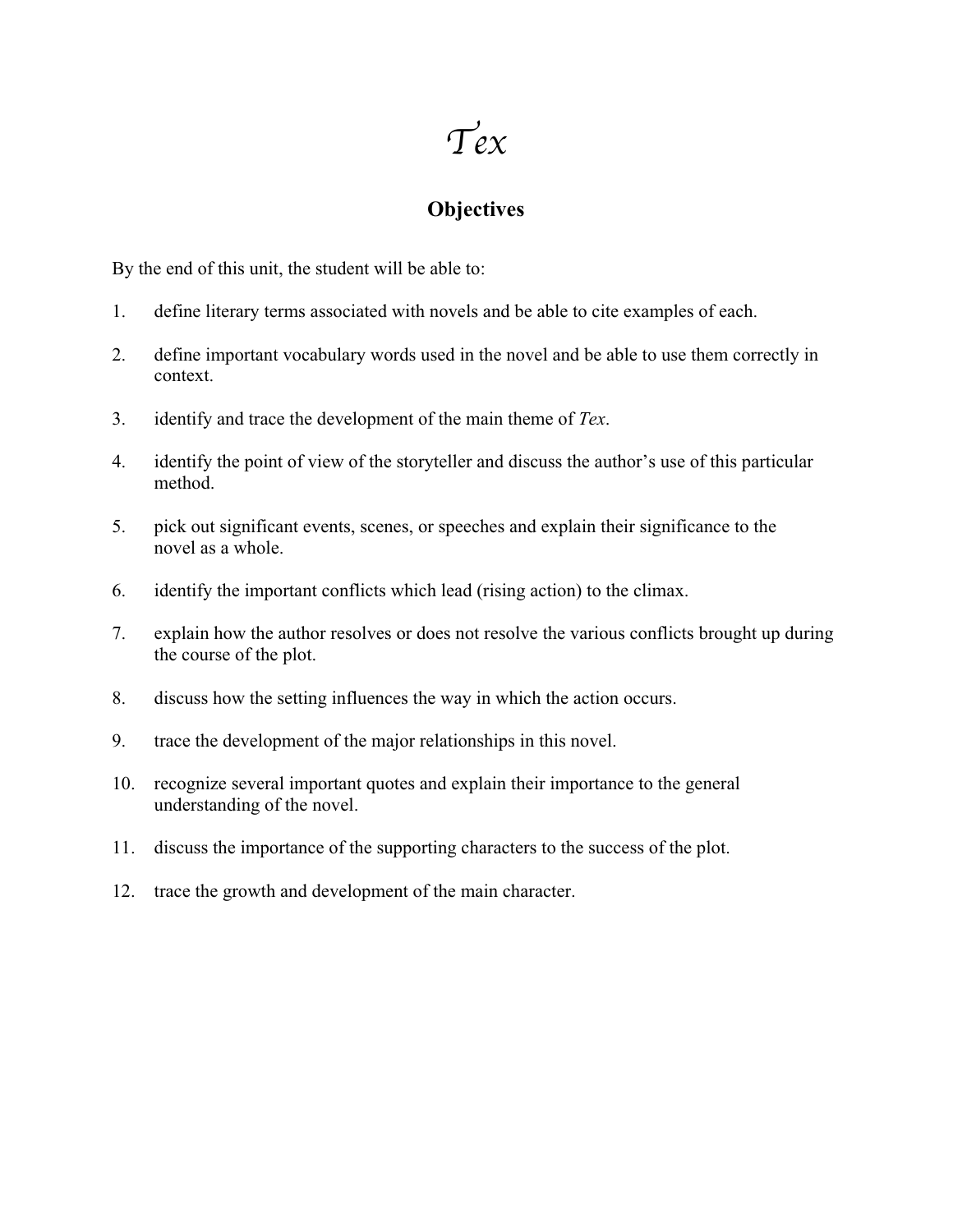$T_{ex}$ 

#### **Activities and Discussion Questions**

- 1. Make a quick sketch of Tex, Jamie, and Mason. Be sure to include any important physical characteristics mentioned in the book. Attach a list of personality traits for each, drawing these from both directly stated and implied information.
- 2. Draw a diagram of the layout of Tex's house and a map of the areas within which the action of the story takes place. Be sure to include and label the places where each of the important events occurs.
- 3. Create a timeline of the major events in the book.
- 4. List all the important supporting characters, and in a sentence or two, outline the importance each plays in the story.
- 5. Compare Tex's family situation with the family situation Johnny and Jamie are in.
- 6. There are three mothers present in this novel. Compare and contrast what you know of each one.
- 7. Briefly summarize Jamie's personality and physical characteristics. Choose a present-day actress who could play the part of Jamie and explain why you would make this casting decision.
- 8. List the two most important male characters. Choose a present-day actor to take the role of each. Explain why you would make these casting decisions based on the words and actions of each of the characters in the novel.
- 9. Write a script for one of the scenes in this novel. Make up your own dialogue for any words that you feel should be added to what is already in the book. You might want to include stage directions and a list of important props.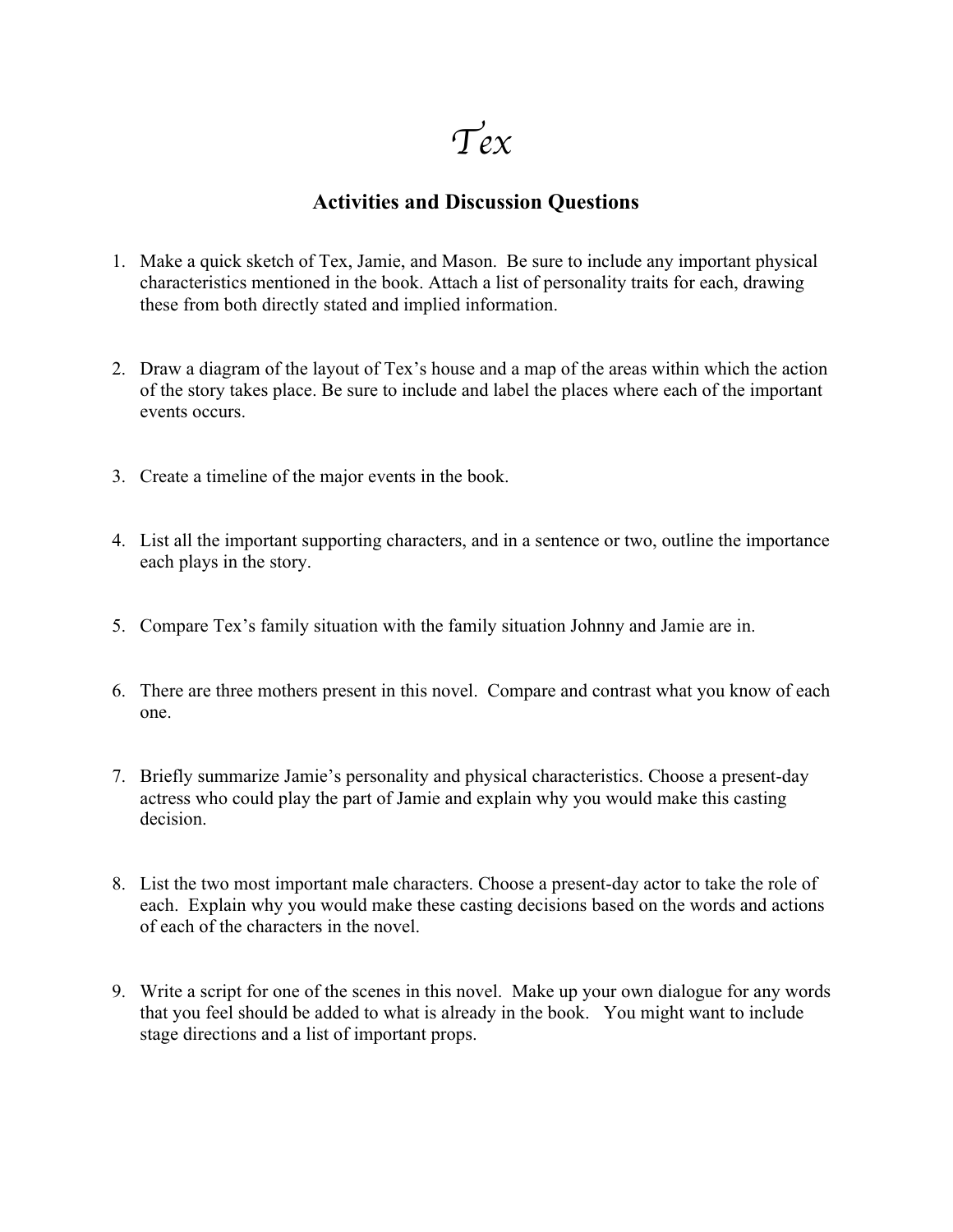$T_{ex}$ 

#### **Questions for Essay and Discussion**

- 1. Discuss the time period during which this story takes place. Do you find this timing realistic for the action to really happen?
- 2. Mason and Jamie are very important characters, both in Tex's life and to the book as a whole. Briefly describe each supporting character and discuss their influences on the main character personally and on the novel in general.
- 3. Relationships with fathers play an important role in this novel. Briefly describe Pop and Cole and show how each is influential in the development of his child/children's personalities and behavior.
- 4. Describe the interactions between Tex and Jamie. What does each character seem to want from the other? How does the end of the novel resolve their relationship?
- 5. Describe the interactions between Mason and Tex. What does each character seem to want from the other? How does the end of the novel resolve their relationship?
- 6. Lem is an interesting character. Pick out two or three significant scenes where Lem says or does something important to the course of the novel. Using these scenes, explain his importance to the plot.
- 7. Choose two or three scenes where Johnny says or does something that affects Tex and the course of the novel. Explain why Johnny's words and actions are important.
- 8. There are several references to drugs and alcohol in this novel. Identify two or three of these references, naming the characters involved and the result of their behavior.
- 9. Consider how this novel ends, not just for Tex, but for other characters, too. What one (or possibly two) thing(s) would you change if you could rewrite the story? Why would you make these specific changes? How would this change/changes influence other parts of the tale?
- 10. Identify the elements in *Tex* that make it a coming-of-age novel.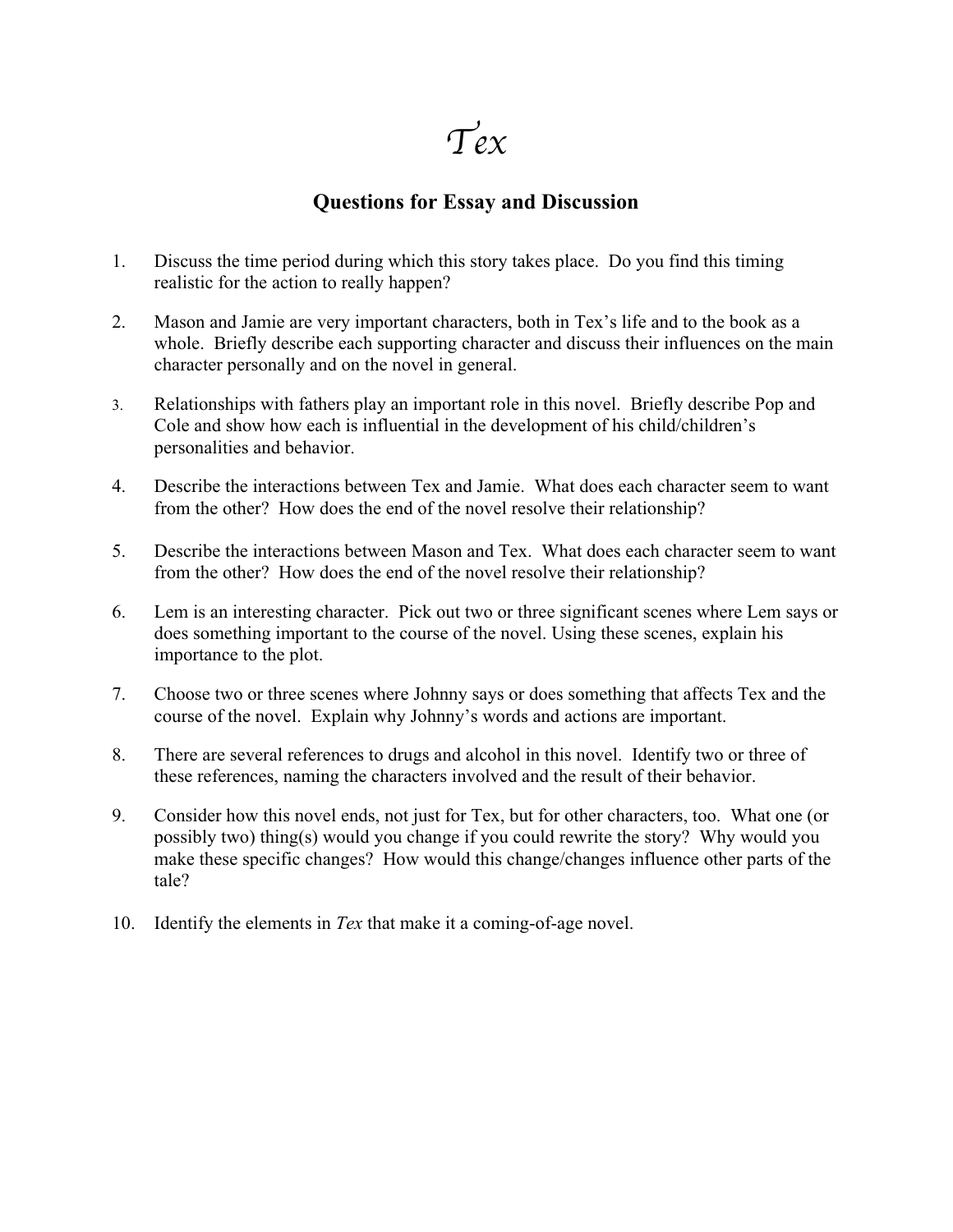

### **Study Guide Student Copy**

#### **Chapter One**

#### **Vocabulary**

paddock – enclosure, corral, ring lean-to – shed, hut, shelter whippoorwill – bird with a distinctive call

- 1. Where and when do we first meet the main character?
- 2. Where is Pop?
- 3. How does the author give you information about Tex?
- 4. Who is Tex talking to during his ride before school?
- 5. Who are Johnny and Mace?